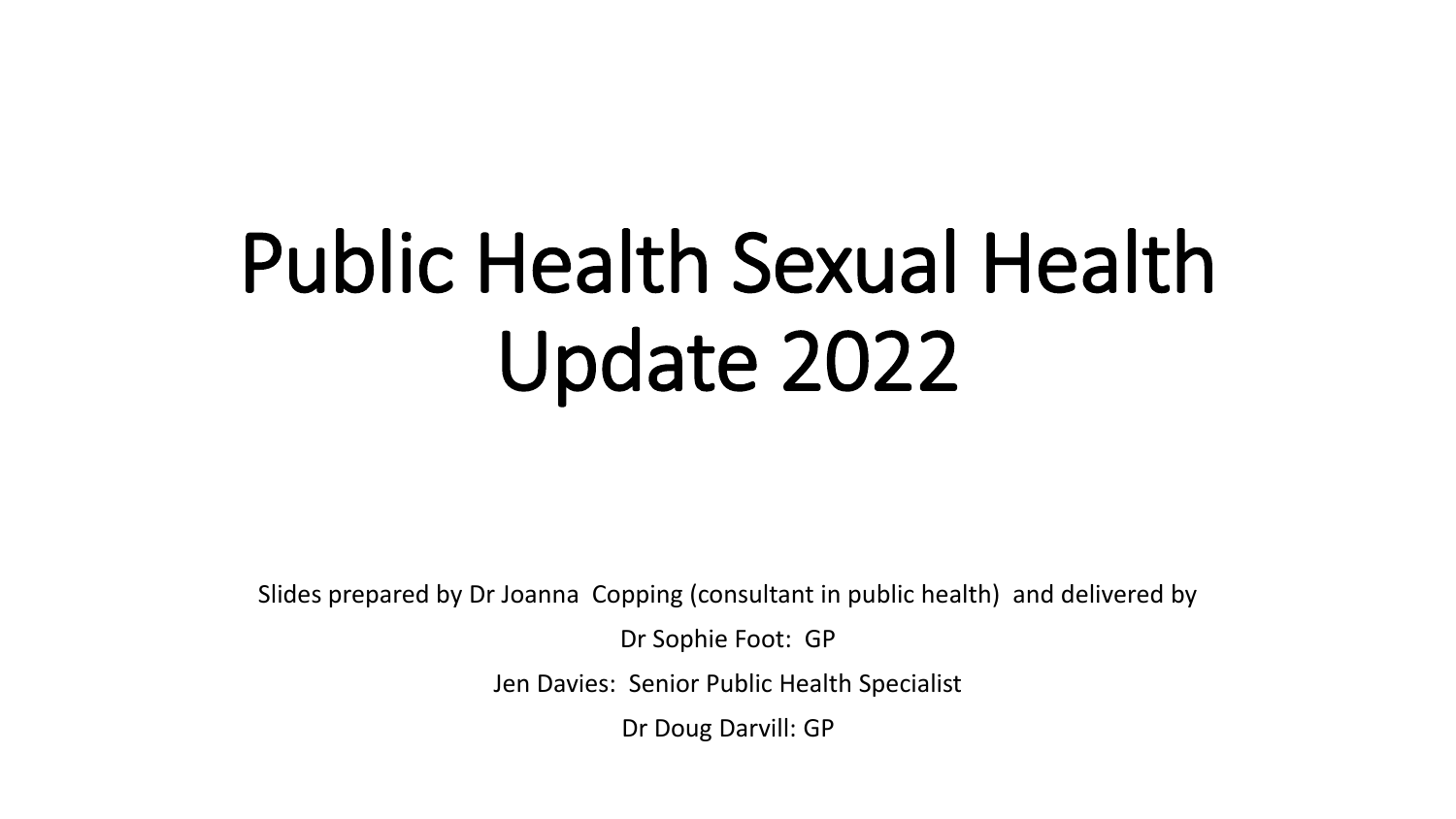# Outline of the Session

• **Setting the context:** What does Public Health do and key issues for primary care

• **GPs' role in HIV**

• **Sexual Health Services** – what do GPs think we need to improve the sexual health of BNSSG population?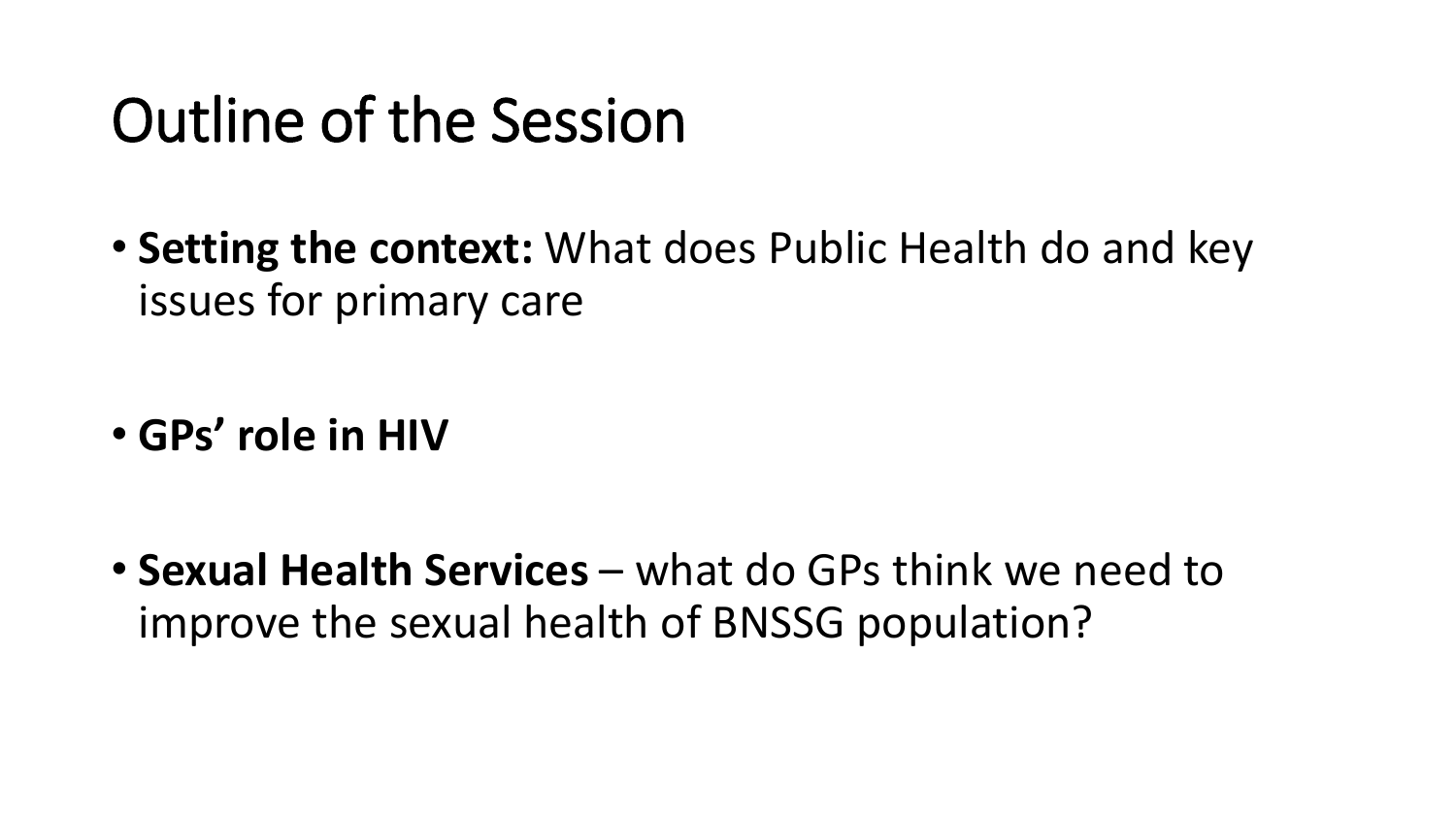### What does Public Health do?

| Wider determinants of<br>health                                                                 | <b>Health Improvement</b>                                                                                                                                                                                                                                              | <b>Health Protection</b>                                                                         | <b>Healthcare Public Health</b>                                                                                                                                                                                         |
|-------------------------------------------------------------------------------------------------|------------------------------------------------------------------------------------------------------------------------------------------------------------------------------------------------------------------------------------------------------------------------|--------------------------------------------------------------------------------------------------|-------------------------------------------------------------------------------------------------------------------------------------------------------------------------------------------------------------------------|
| Work with council<br>colleagues :<br>Education<br><b>Vulnerable communities</b><br>Green spaces | <b>Commission preventative</b><br>services:<br><b>Sexual health</b><br>$\bullet$<br>Drugs and Alcohol<br>$\bullet$<br><b>NHS Health Checks</b><br>$\bullet$<br><b>School Nurses</b><br>$\bullet$<br><b>Health Visitors</b><br>$\bullet$<br>Smoking<br>$\bullet$<br>etc | Infectious diseases: Covid<br>flu, MMR<br>Environmental hazards: air<br>pollution, housing, food | working with and advising<br>NHS to prevent poor health<br>and reduce inequalities<br><b>Technical specialist</b><br>support: intelligence, needs<br>assessment, policy,<br>strategy, critical appraisal,<br>leadership |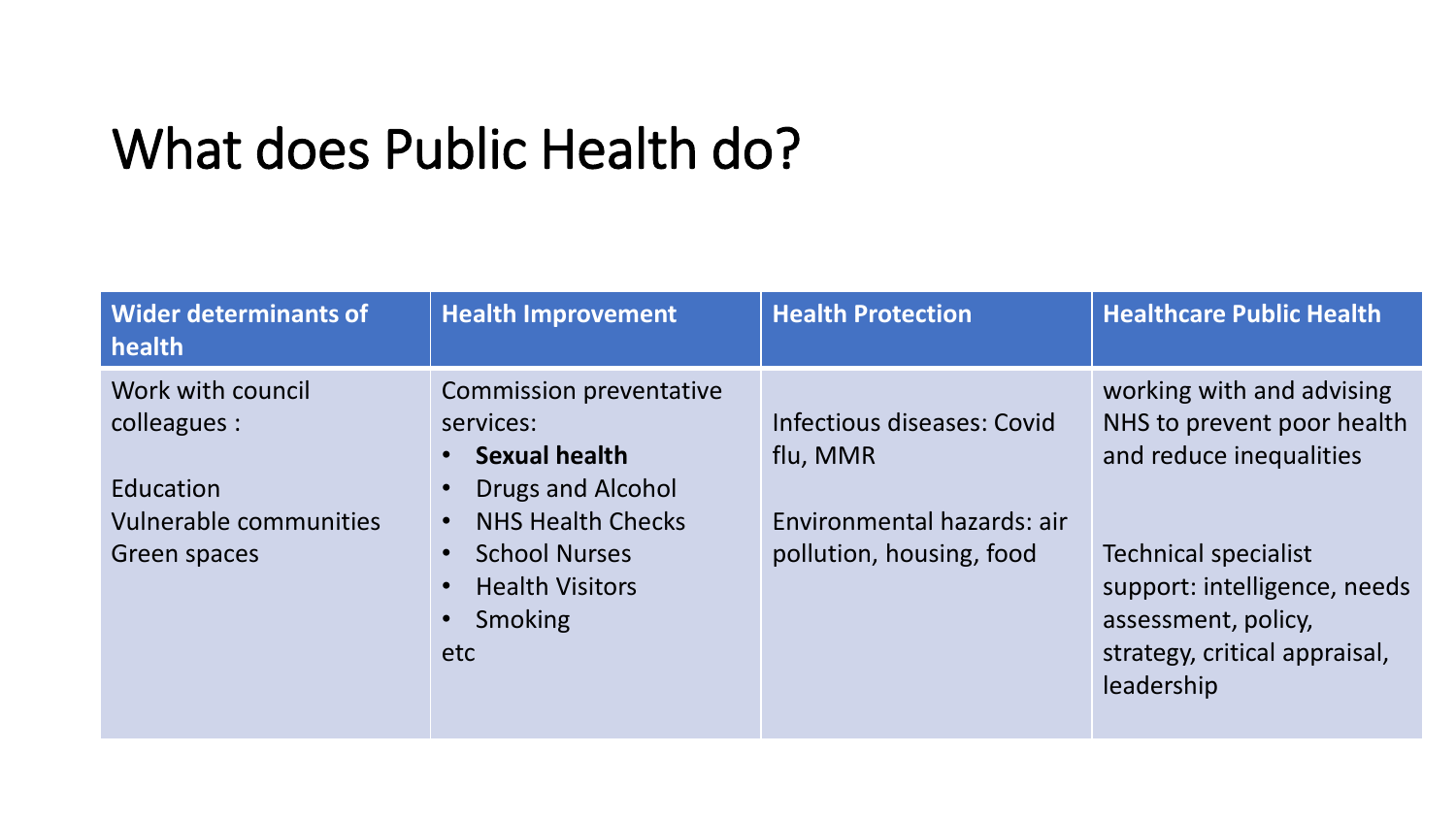#### Sexual health commissioning responsibilities

- ⚫ **Contraception - LARC**
- ⚫ **STI testing and treatment**
- ⚫ **Sexual health specialist services**
- ⚫ **Prevention of STIs, HIV, unplanned pregnancy**



- ⚫ HIV treatment
- ⚫ Sexual Assault Referral Centres
- ⚫ HPV vaccination
- ⚫ Cervical screening
- ⚫ **Termination of pregnancy**
- Sterilisation/ vasectomy
- ⚫ **Contraception for gynaecological purposes**
- GP contract contraception/ STI testing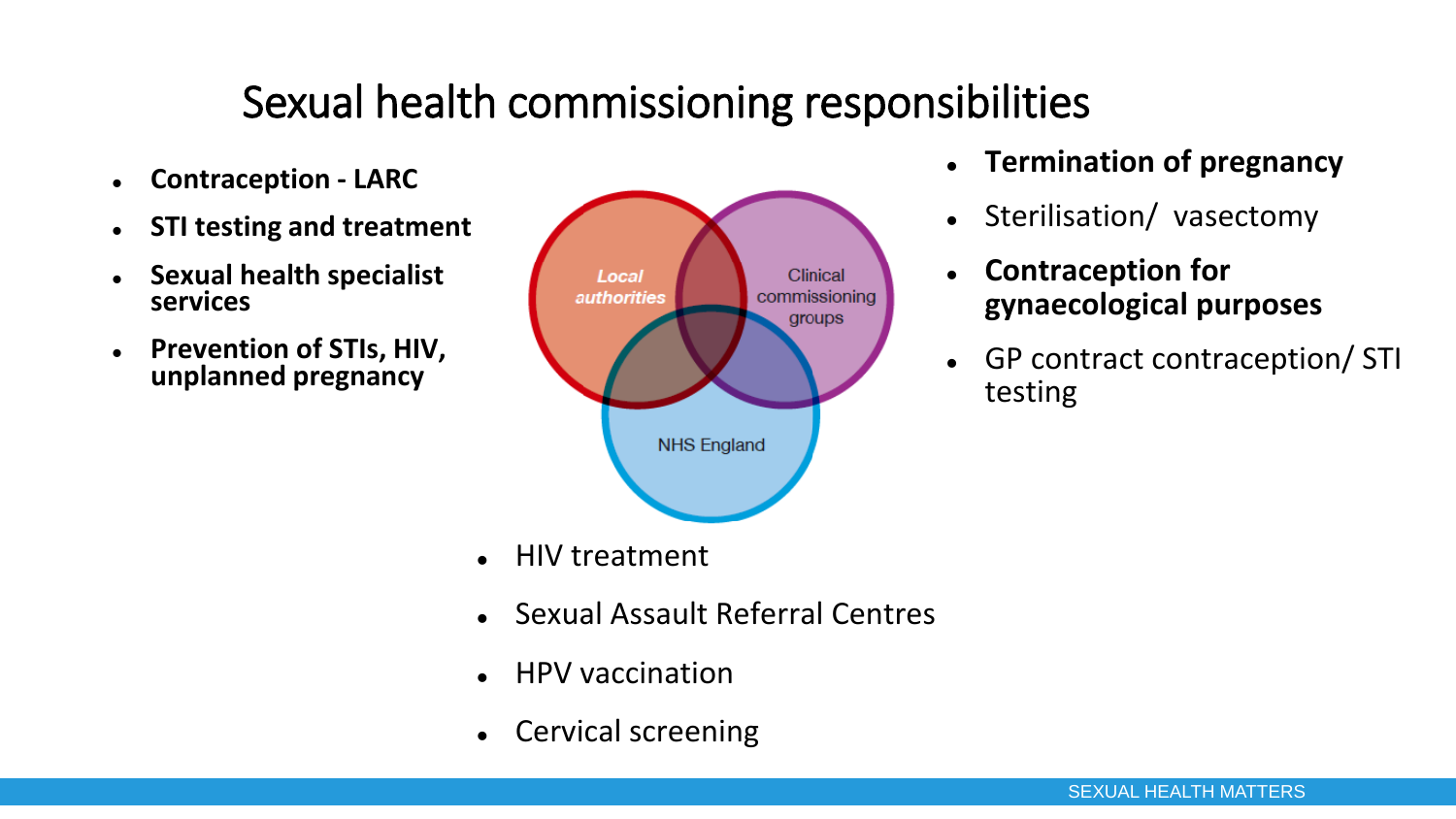# Public Sexual Health: Commissioning

| <b>General Practice</b>                   | <b>Pharmacies</b>                                         | Unity (UHBW+)                                            |  |  |
|-------------------------------------------|-----------------------------------------------------------|----------------------------------------------------------|--|--|
| Chlamydia screening                       | Chlamydia screening and<br>treatment                      | Integrated open access specialist<br>service including : |  |  |
| <b>LARC: Coils and Implants</b><br>C Card | <b>Emergency Hormonal</b><br>Contraception (and referral) | <b>Health promotion</b><br><b>STIS</b><br>Contraception  |  |  |
|                                           | C Card                                                    | <b>Terminations</b><br><b>Young People</b>               |  |  |
|                                           |                                                           |                                                          |  |  |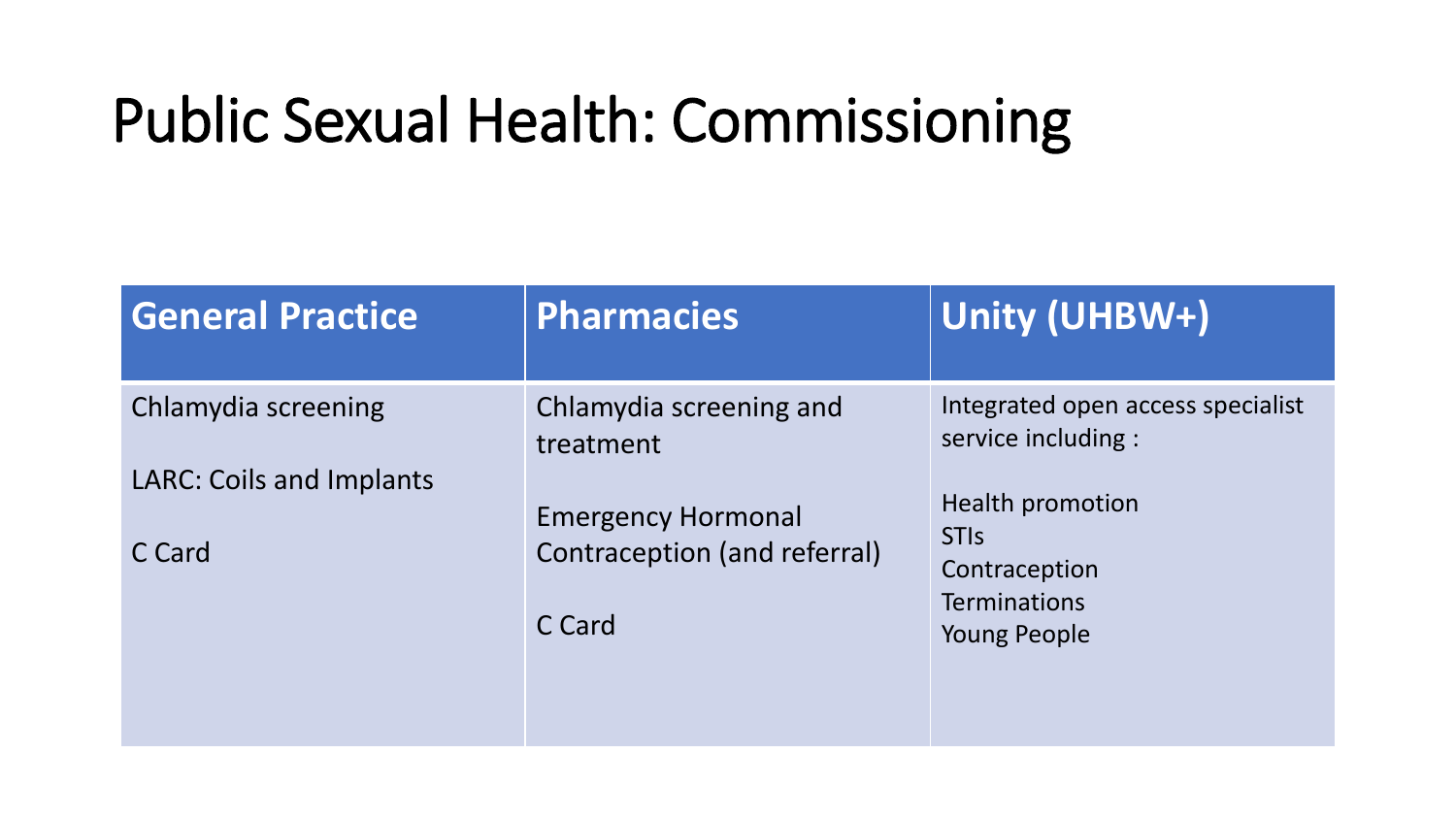#### GP Prescribed LARC

High and increasing rates of GP LARC in BNSSG compared to England. COVID impact is significant.



*Crude rate of GP prescribed long acting reversible contraception excluding injections per 1,000 resident female population aged 15-44 years. Fingertips, December 2021.*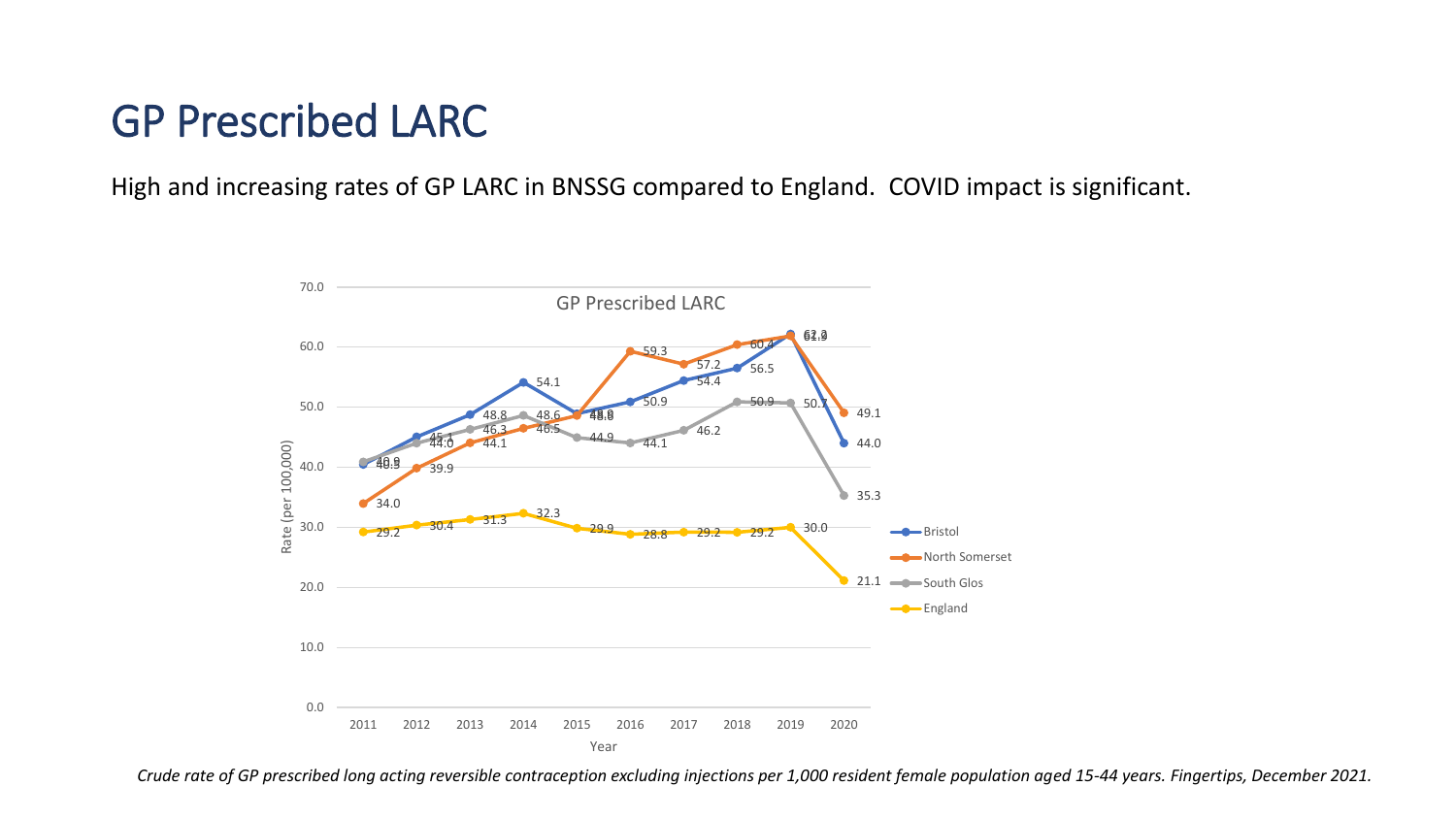#### Chlamydia Detection Rate

Detection rate remains lower than England average. Significant Covid impact in 2020 locally and nationally.



Chlamydia Detection Rate per 100,000 aged 15-24

Chlamydia detection rate, BNSSG and England, via Public Health England Sexual and Reproductive Health Profiles, November 2021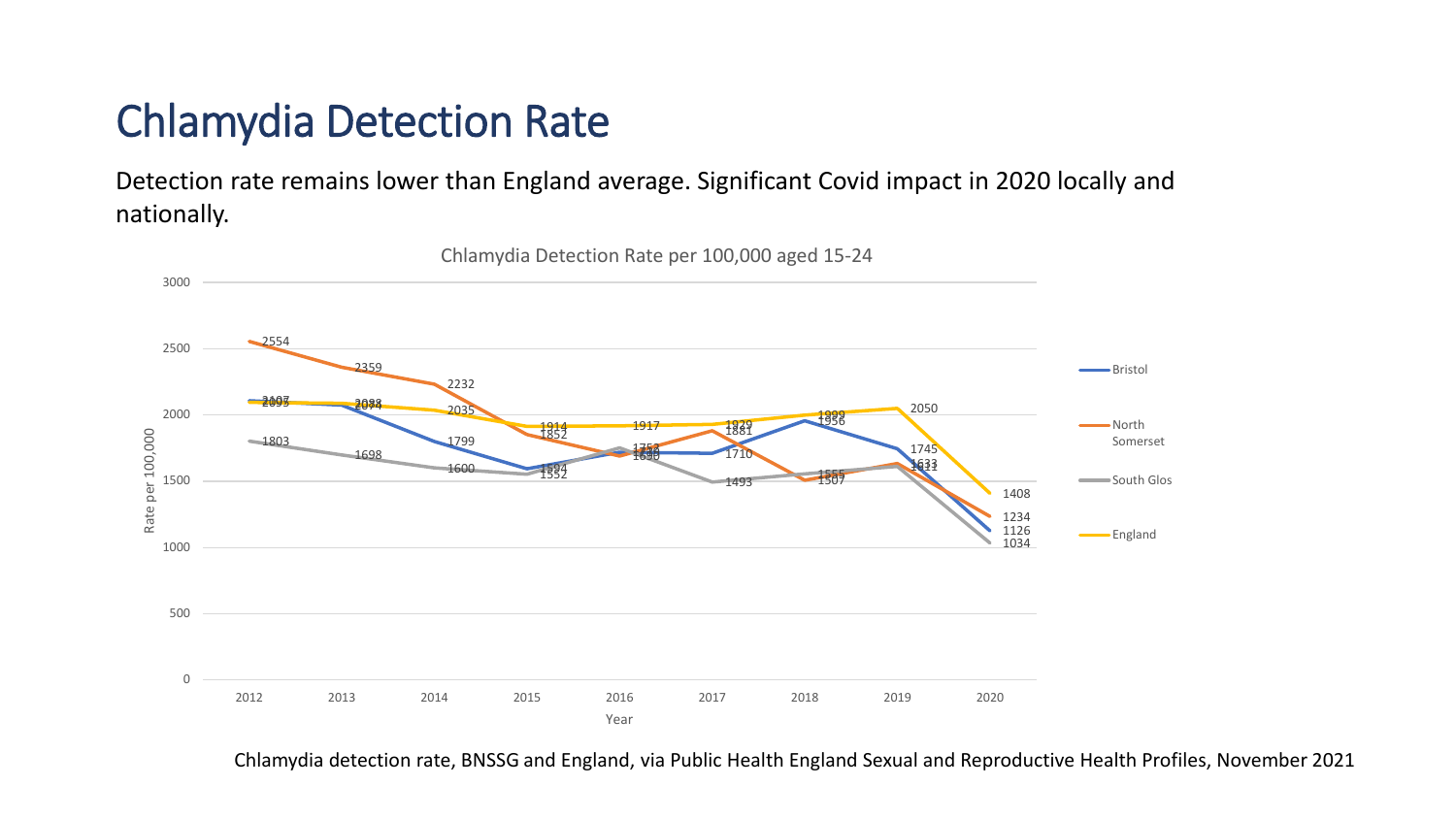#### Teenage conceptions, numbers, Bristol 1998 - 2020

#### **Source: Office of National Statistics**

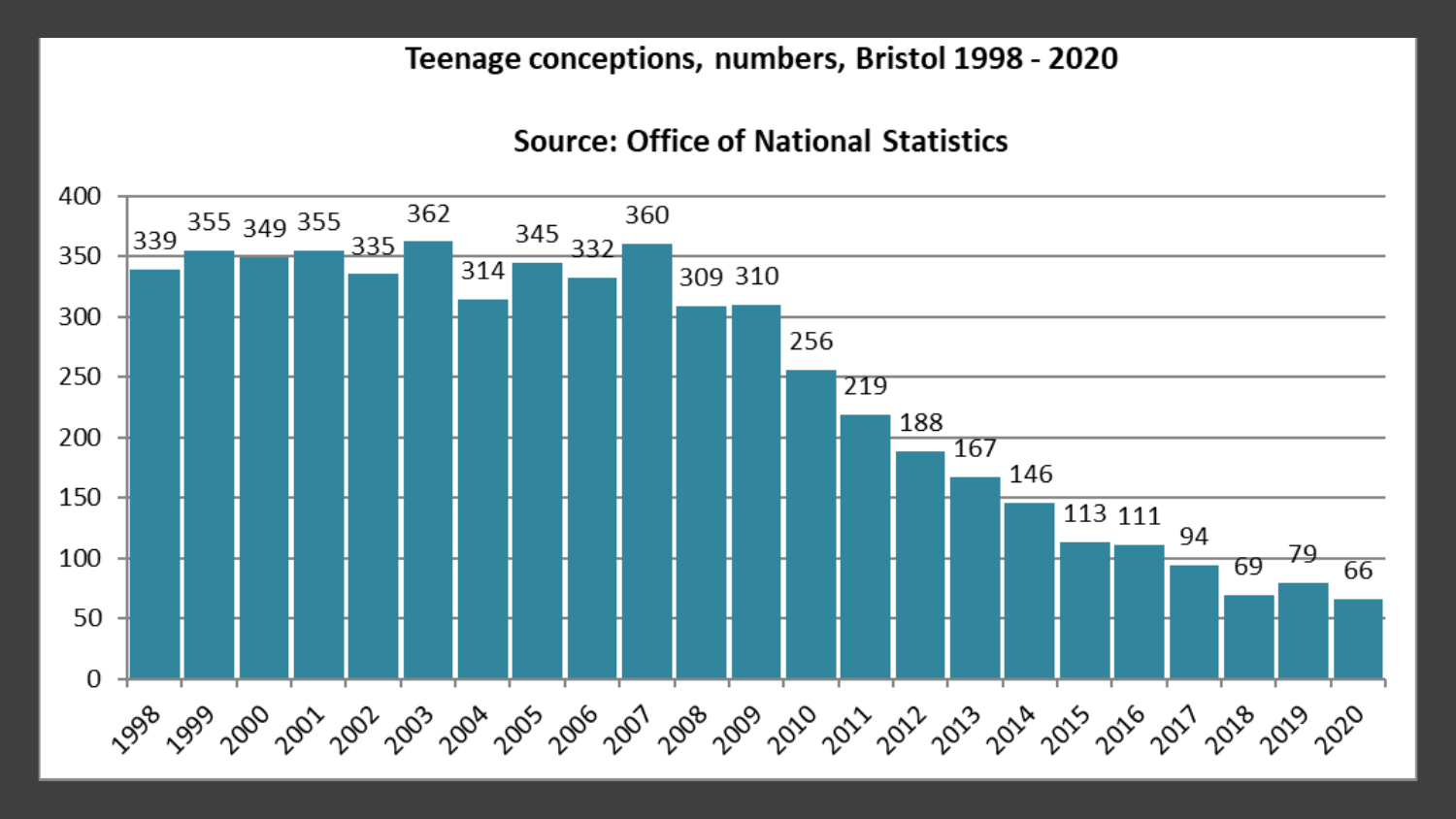### Some of the Current issues

**Chlamydia screening** has changed- now just for young women

**Partner notification**  for people having STI tests in primary care is coming…..

#### **LARC** training & delivery

#### **C Card** registrations low

**Post partum contraception** pilot – in both acute trusts

**Recommissioning** sexual health services for 2024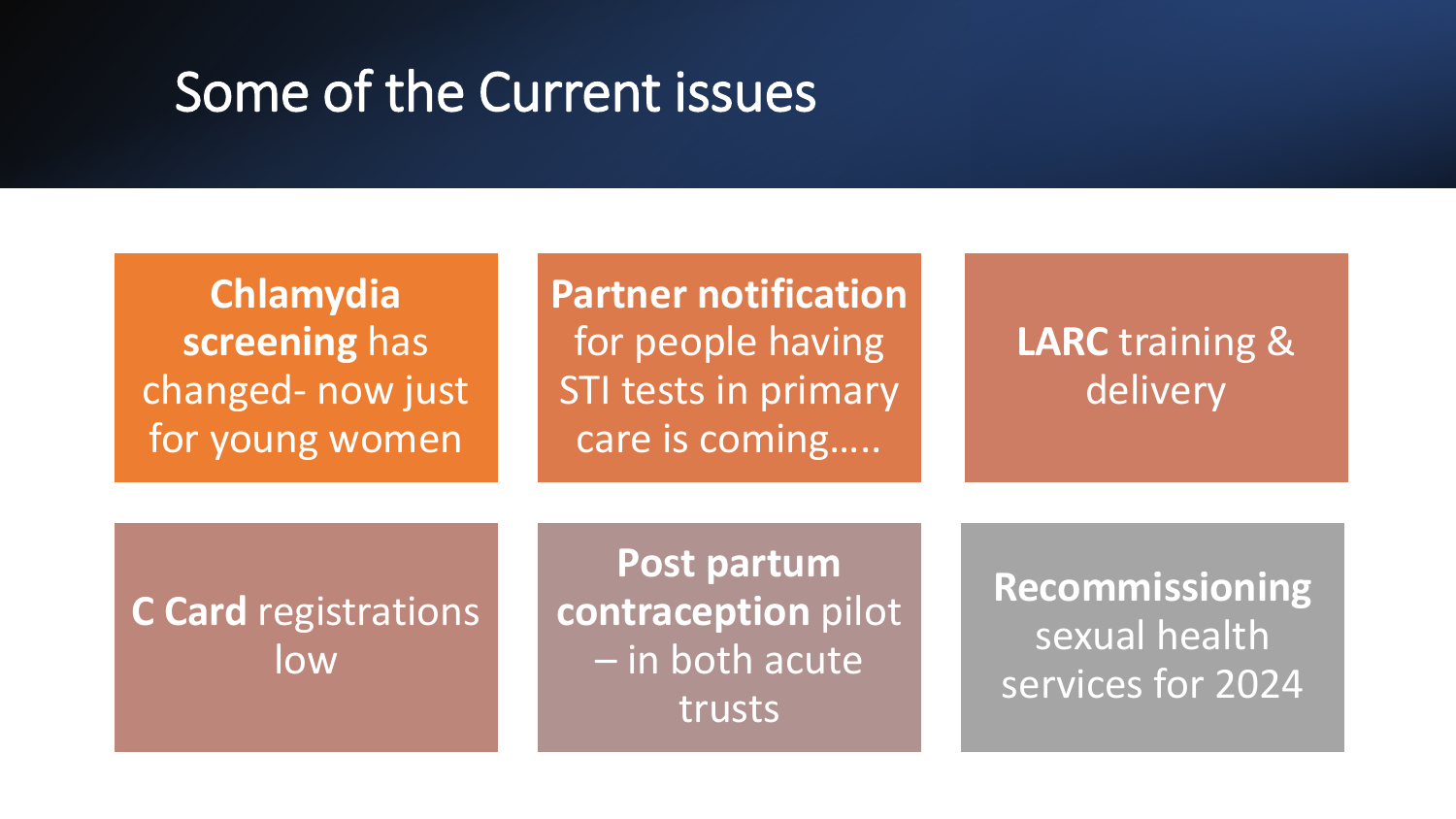### HIV and General Practice

- Bristol has a high prevalence of HIV
- 40-50 diagnosed per year, but during Covid only 26 (2020)
- 42% diagnosed late
- Bristol Fast Track City- accelerating work locally around HIV
- HIV Action Plan for England launched aiming to prevent new cases by 2030

• GPs have a key role to play : **Normalising testing** is key **Reducing stigma** is essential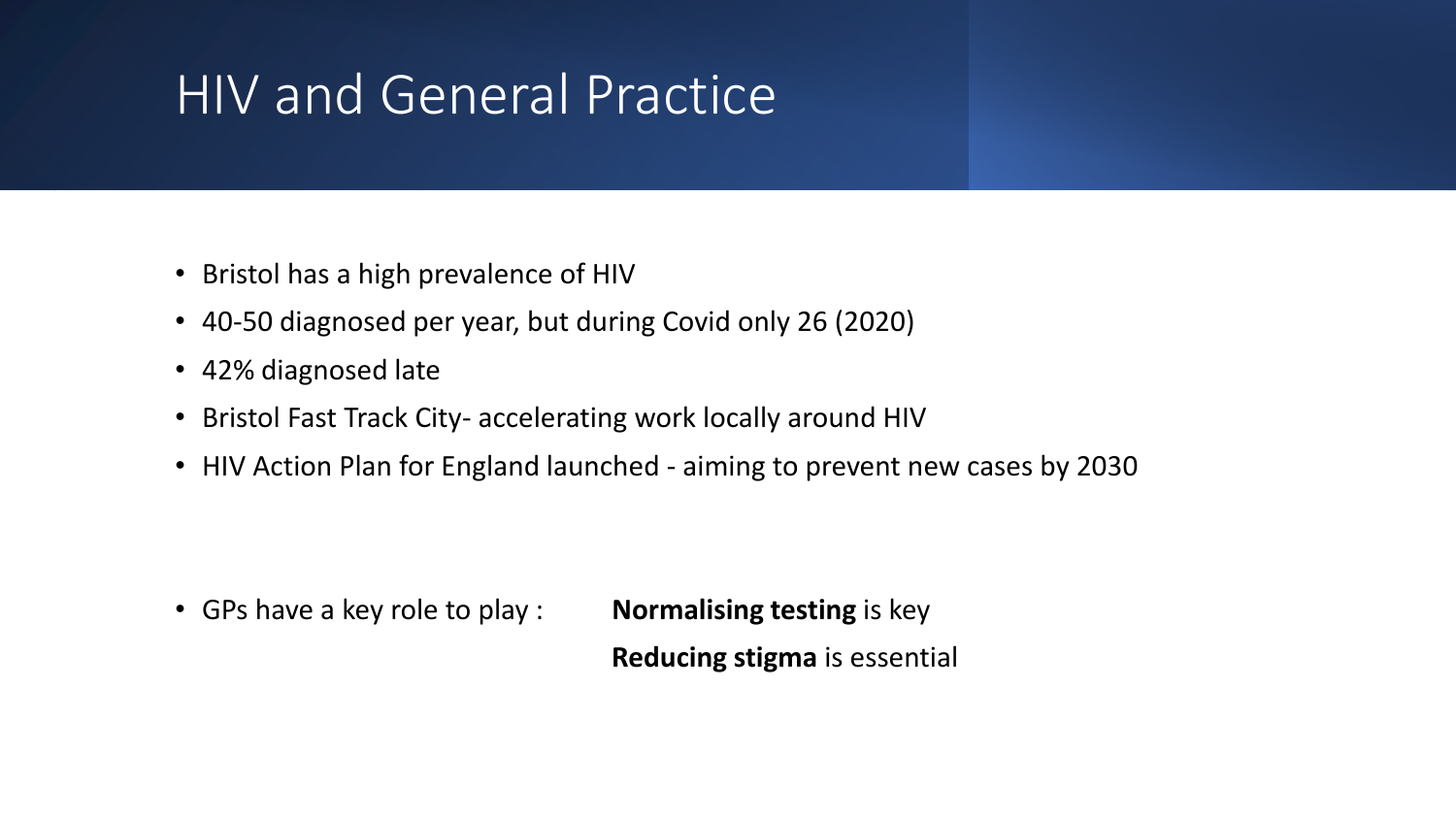### HIV in Bristol (2019 data)



Contains Ordnance Survey data @ Crown copyright and database right 2019. Contains National Statistics data @ Crown copyright and database right 2019

Fig 2: Map of diagnosed HIV prevalence among people of all ages in Bristol by Middle Super Output Area. Source: via PHE Sexual and Reproductive Health Profiles December 2020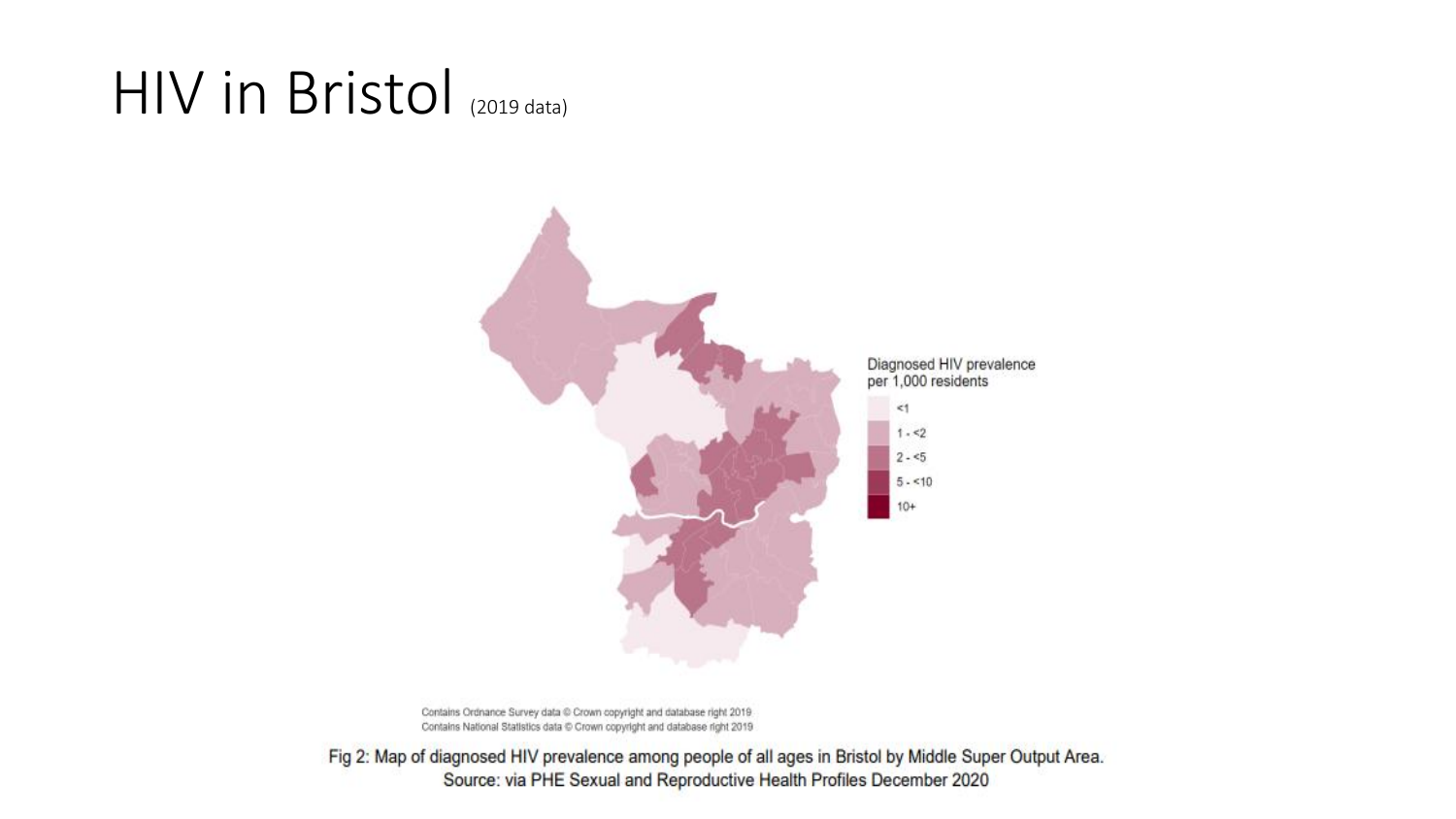### What can GPs do about HIV?

Normalise **Testing** 

- No need to do pre test counselling
- If picked up early, people living with HIV can have normal life expectancy. Those diagnosed late have much worse outcomes
- HIV test is part of routine care- having a test doesn't impact life insurance/mortgage
- People who are HIV positive still able to get life insurance/mortgage

After test advice Condoms, PEP/PrEP

*May need to repeat the test e.g.if under 45 days since unprotected sex*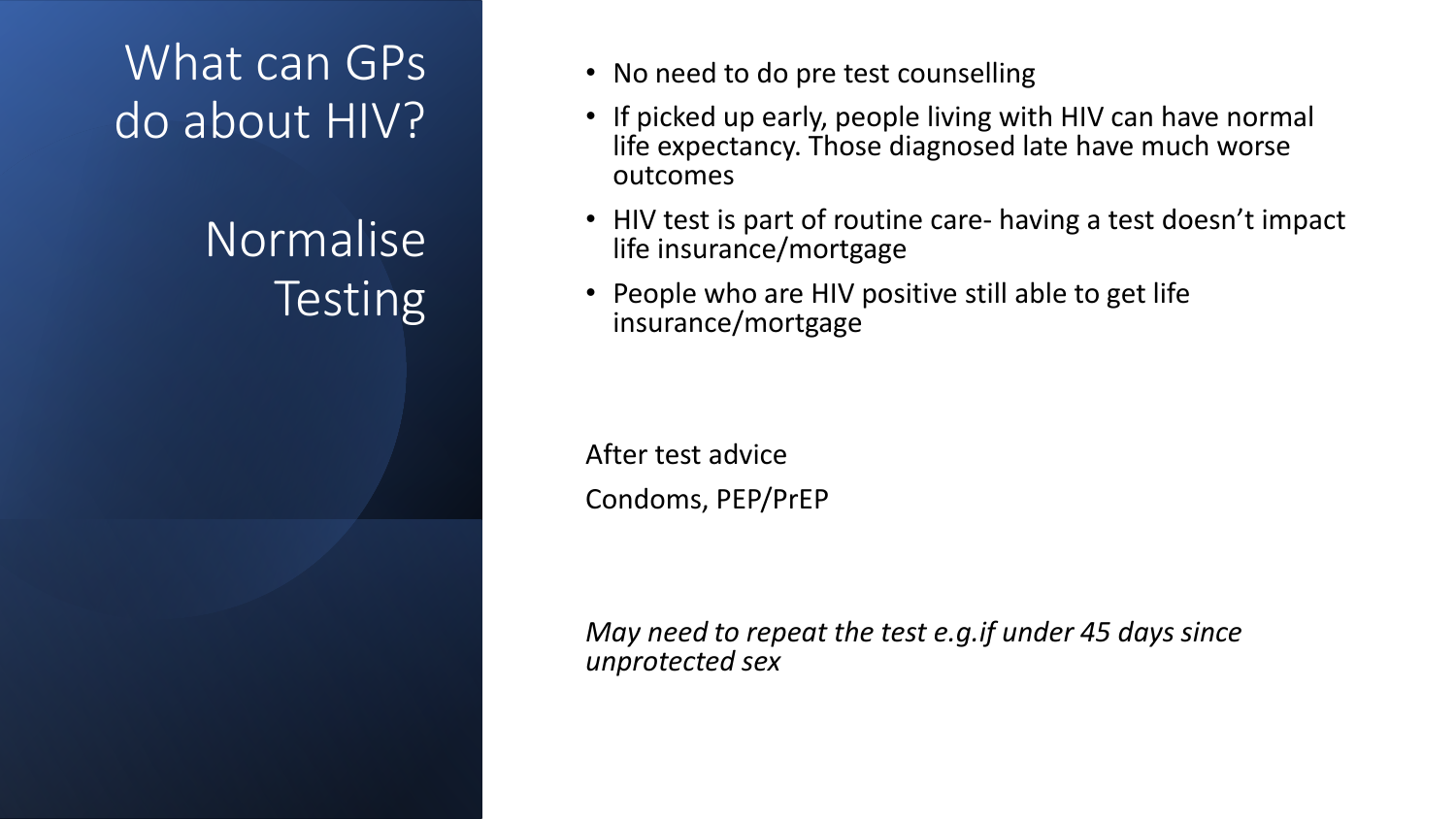Indicator symptoms

From a county with high rates of HIV (NB Ukraine) Has sex with someone from high risk country

Who to test?

| Men/transwomen who<br>have sex with men |                                                   | High risk practices-e.g<br>chemsex |                       |                                                                    | Injecting drug use history |  |  |  |
|-----------------------------------------|---------------------------------------------------|------------------------------------|-----------------------|--------------------------------------------------------------------|----------------------------|--|--|--|
|                                         | Requests STI testing or<br>diagnosed with STI     |                                    |                       | Sexual partner of<br>someone at high risk /<br><b>HIV positive</b> |                            |  |  |  |
|                                         |                                                   | prevalence (Bristol) offer:        | AND for areas of high |                                                                    |                            |  |  |  |
|                                         | Newly registered with<br>practice<br>(NB Ukraine) |                                    |                       | Having blood tests<br>anyway (e.g NHS<br>healthcheck)              |                            |  |  |  |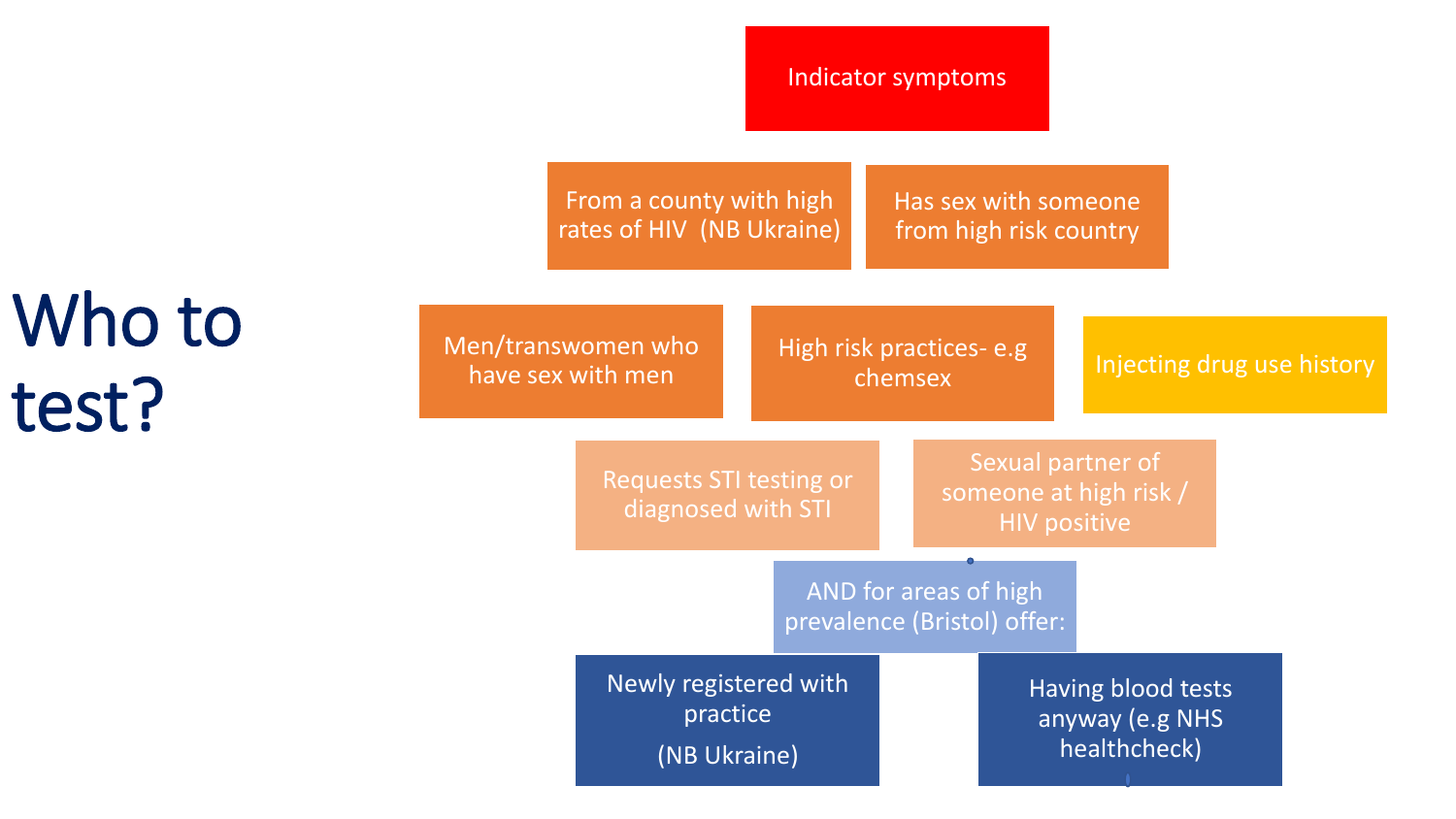# HIV and stigma in healthcare

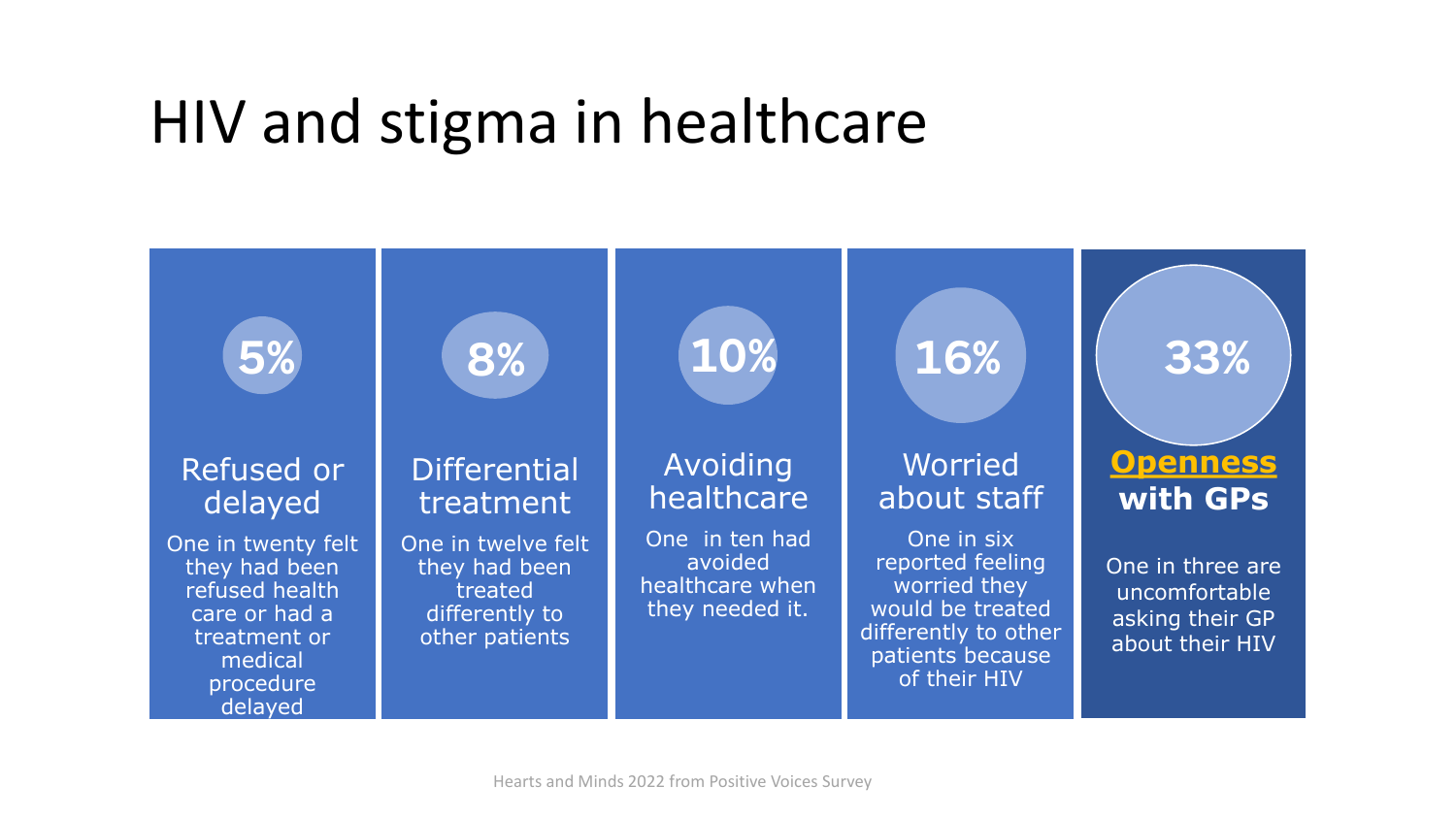#### UK Stigma survey

- Only 16% of people were aware that treatment stops transmission
- Only a quarter knew about PrEP

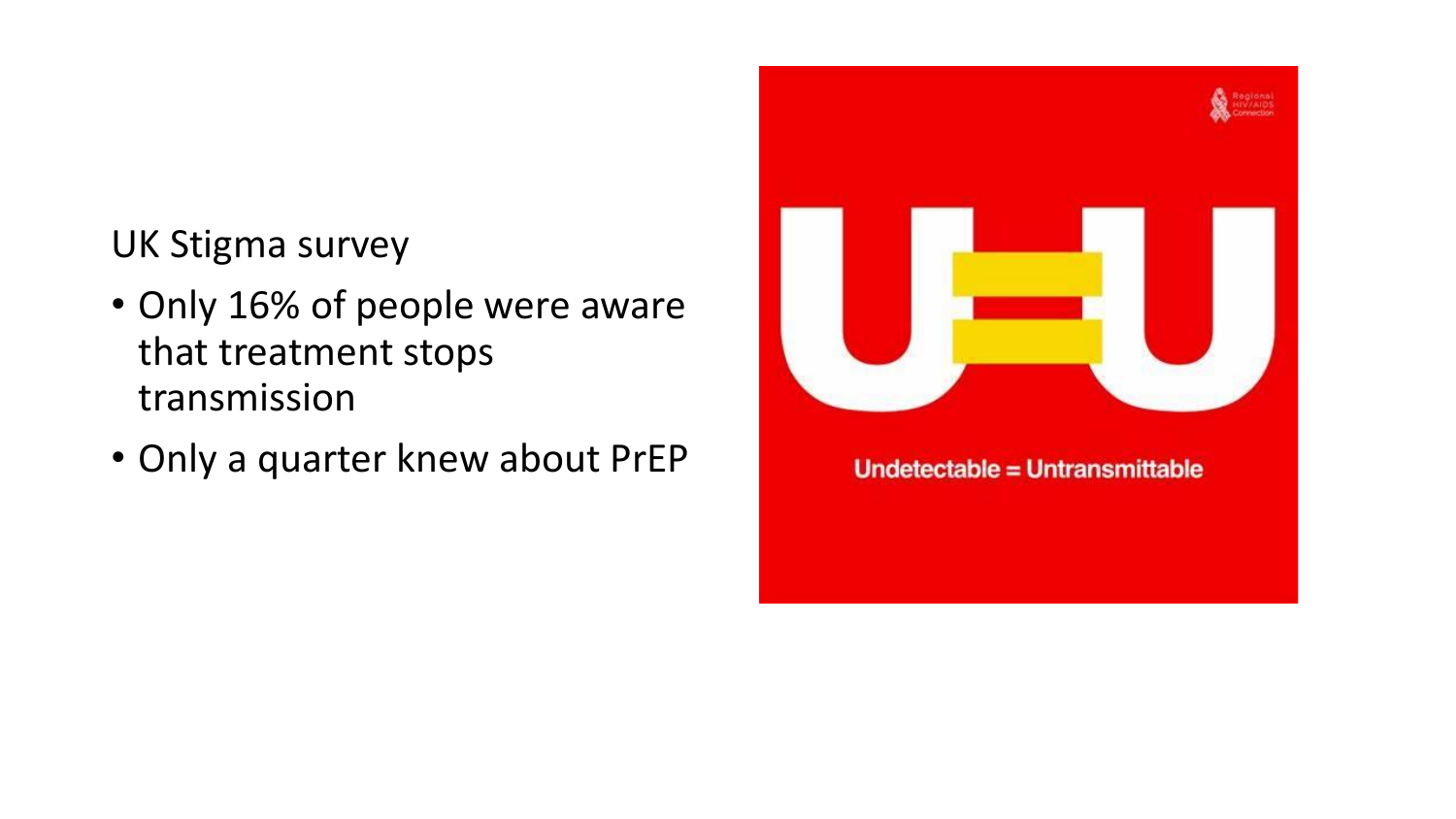









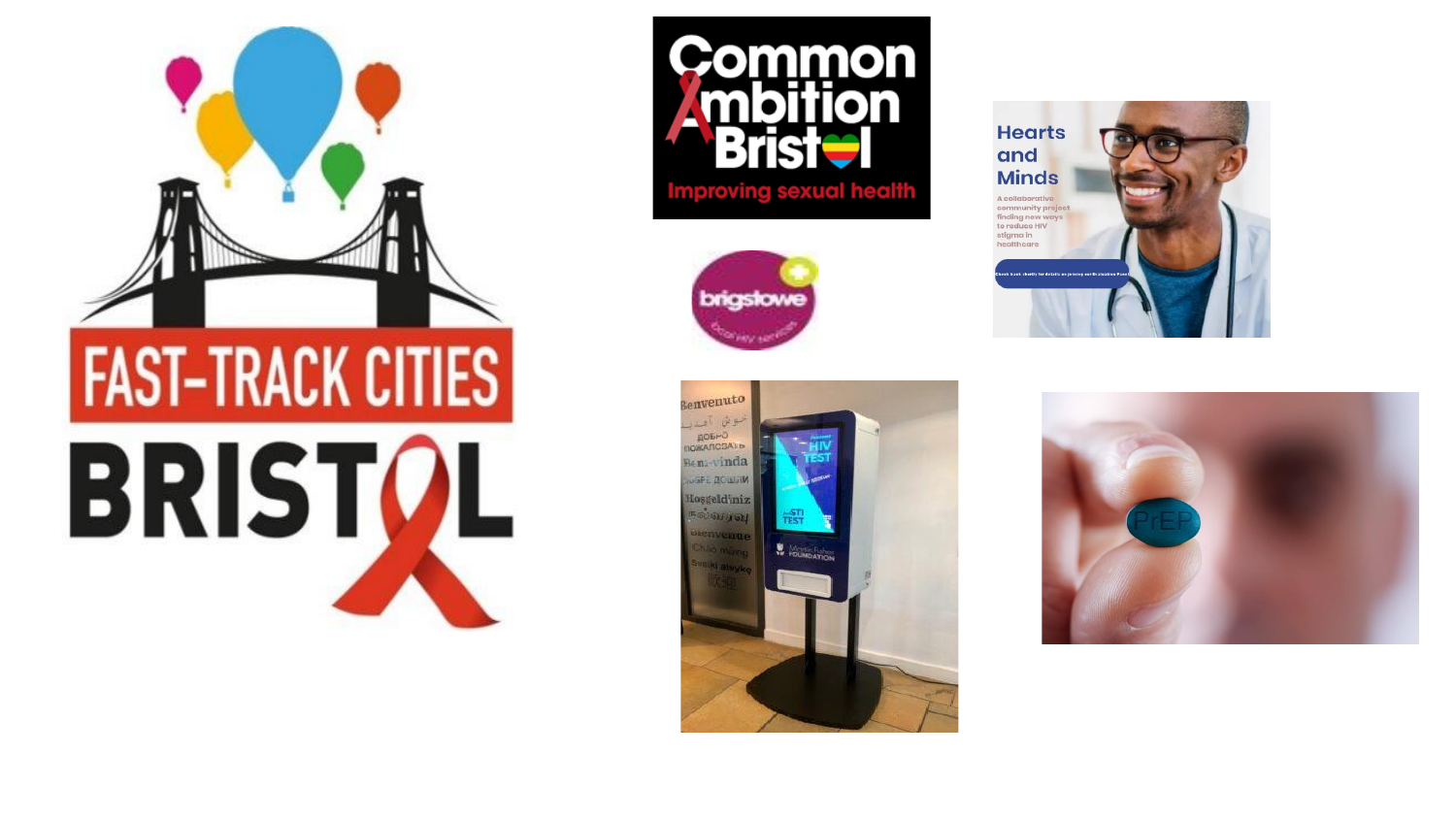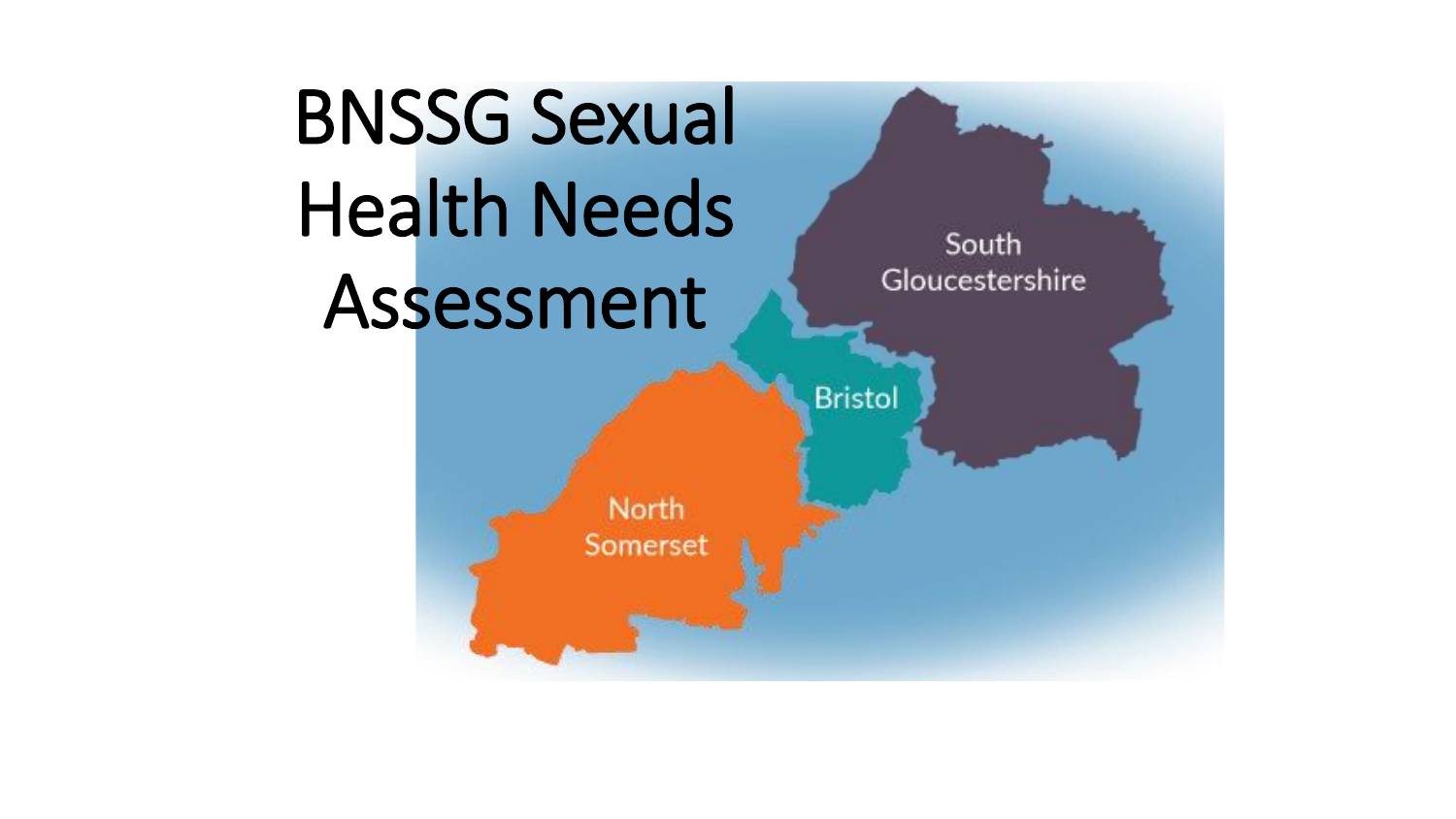## Content of a Needs Assessment

We systematically consider

- **Data**: population demographics, risk factors, incidence of STIs, unplanned pregnancies
- **What services/assets** are provided to meet needs and how these are performing and how do they compare with other areas
- **What the evidence** and local/national policy says we should be doing
- **What people think** (patients, the public, clinicians and other stakeholders )

• … And then we pull all of this together to work out what we need

'Needs Assessment Needs Assessment', Stevens & Gabbay (1991).